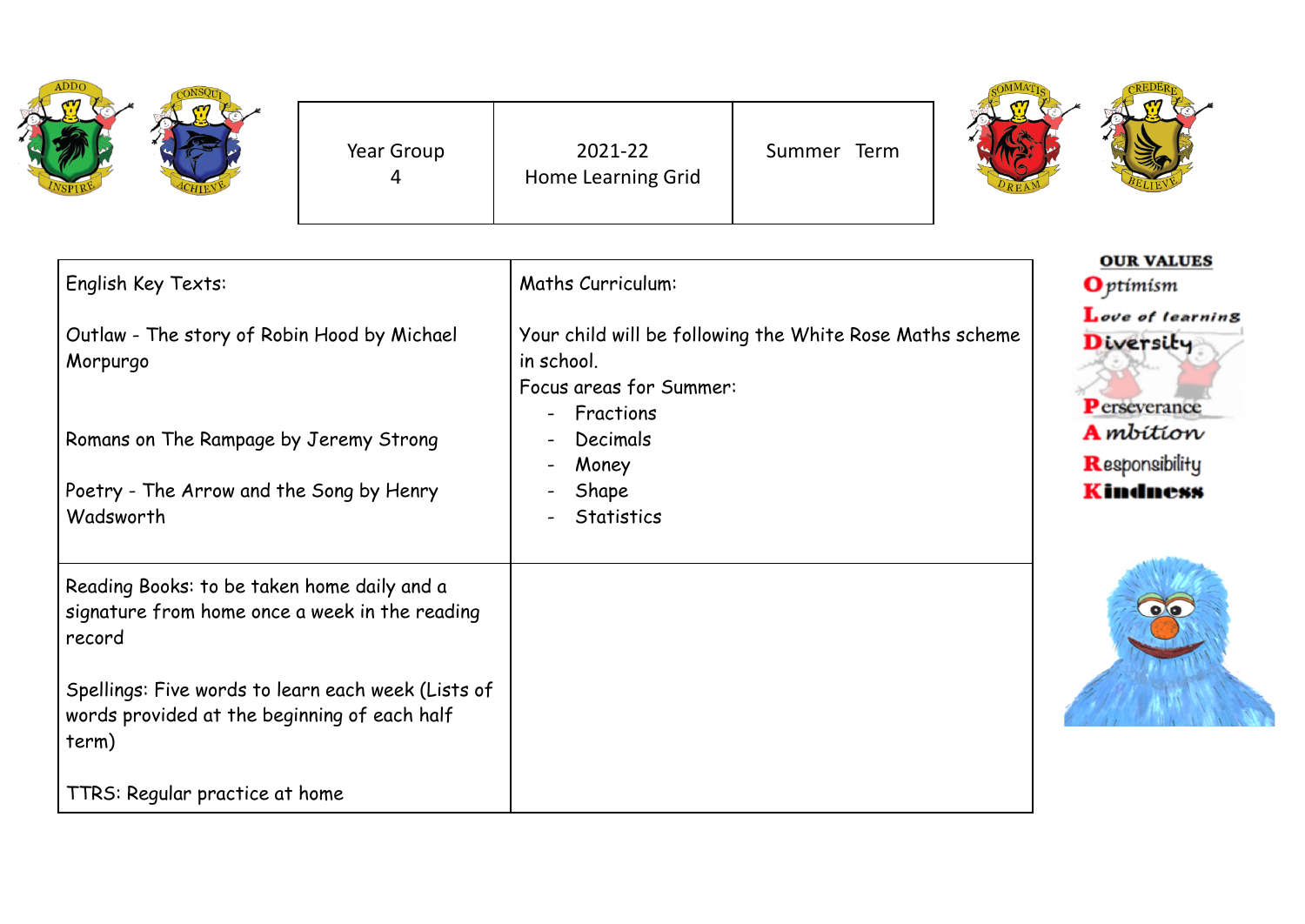|   | English Key Skills:<br>To write short narratives.<br>To read a variety of texts independently<br>and with family and friends. | $\checkmark$<br>$\boldsymbol{\mathcal{U}}$      | Maths Key Skills:<br>To recall all of my times tables.<br>To use an efficient written method for addition,<br>subtraction, multiplication and division. |
|---|-------------------------------------------------------------------------------------------------------------------------------|-------------------------------------------------|---------------------------------------------------------------------------------------------------------------------------------------------------------|
| V | To re-call and tell what has been read in<br>their own words.                                                                 | V                                               | To measure and convert using cm, m, g, kg, l, ml and<br>time.                                                                                           |
| V | To practise using a variety of punctuation<br>marks.                                                                          | V                                               | To practise my mental addition, subtraction,<br>multiplication and division.                                                                            |
|   | To practise neat and joined handwriting.<br>To edit my own work making<br>improvements.                                       | V<br>$\checkmark$<br>$\boldsymbol{\mathcal{U}}$ | To relate fractions, decimals and percentages.<br>To find common equivalent fractions.<br>To solve a range of multi-step problems involving             |
| V | To identify grammatical features (e.g.<br>nouns, adjectives, adverbs, verbs and<br>tenses.                                    | V                                               | measures.<br>Interpret continuous and discrete data.                                                                                                    |
|   | To be able to use the features of formal<br>writing                                                                           |                                                 |                                                                                                                                                         |
|   | To use appropriate strategies to learn<br>spellings.                                                                          |                                                 |                                                                                                                                                         |

## **Complete 3 or more of the tasks below and share with your class teacher – you will earn House Points for your team!**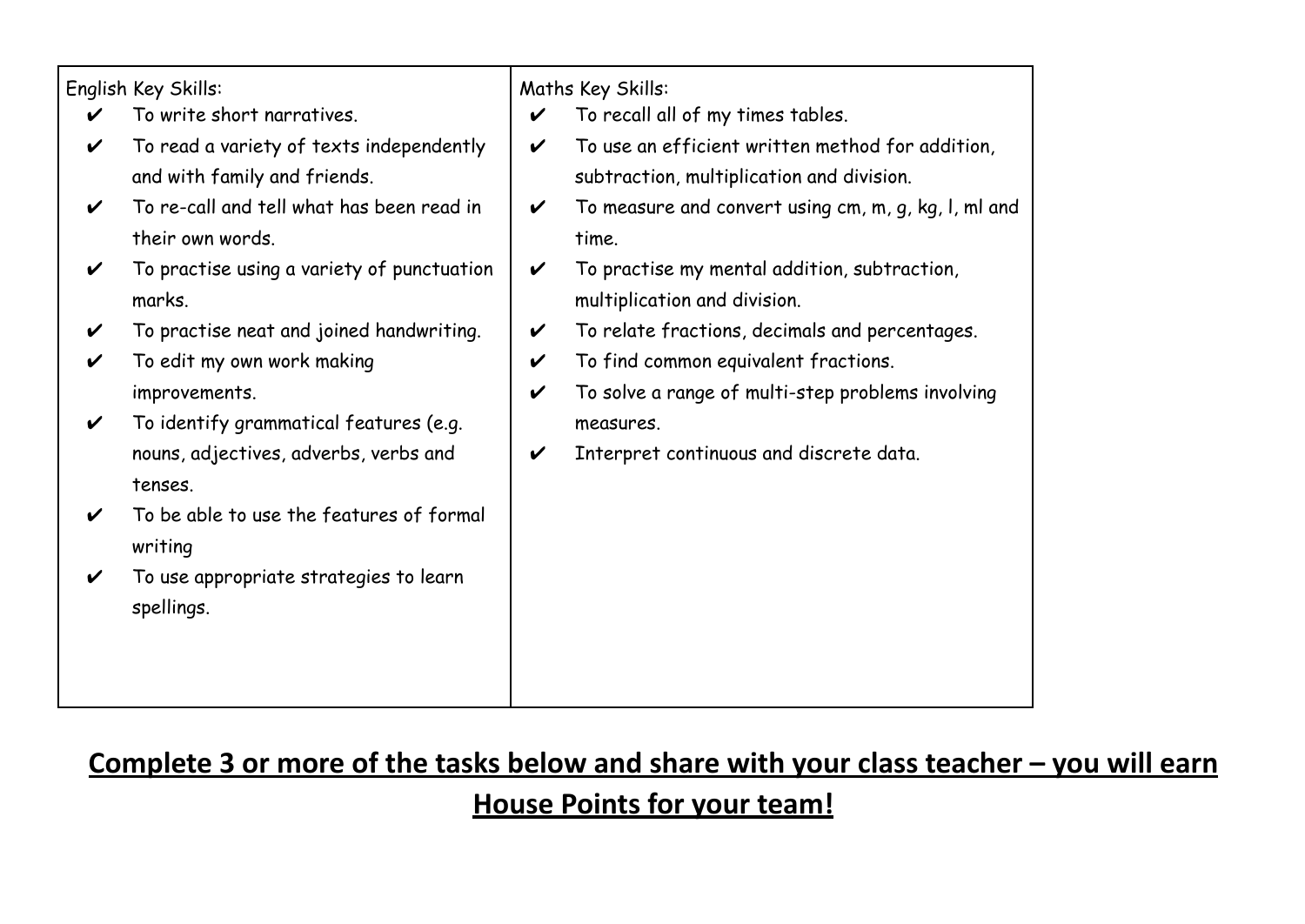| <b>Task</b>                                                                     | <b>Step by Step</b>                                                                                                                                                                                                                                                                         | How to achieve success<br>for this task                                                                                                                                                                              | <b>Extra Challenge</b>                                                                      | English / Maths Links                                                                                            |
|---------------------------------------------------------------------------------|---------------------------------------------------------------------------------------------------------------------------------------------------------------------------------------------------------------------------------------------------------------------------------------------|----------------------------------------------------------------------------------------------------------------------------------------------------------------------------------------------------------------------|---------------------------------------------------------------------------------------------|------------------------------------------------------------------------------------------------------------------|
| Create a Roman<br>artefact                                                      | Research the Romans<br>What tools or weapons<br>did they use?<br>Create an artefact using<br>sketches or card.<br>Explain what your<br>artefact is, what it was<br>used for and who would<br>use it.                                                                                        | Produce the artefact and<br>provide an explanation of<br>what it is.                                                                                                                                                 | Could you make your<br>artefact 3D?                                                         | Using correct key<br>words and<br>terminology.                                                                   |
| Make a<br>crossword/word<br>search using words<br>associated with the<br>Romans | Using all the keywords<br>create a crossword with<br>clues to each word.<br>Remember that the layout<br>and the clues give you a<br>hint to the starting letter<br>or a middle letter to the<br>word. Plan your crossword<br>first. You might need<br>some parent help to start<br>you off! | Make a list of the<br>keywords you want to<br>include. Set out the<br>words so letters and<br>words cross over each<br>other. Then make clues<br>for the crossword<br>participant to guess your<br>Romans key words. | If you have successfully<br>completed your<br>crossword, try making a<br>Roman word search. | Planning, table<br>presentation using<br>centimetre squares<br>and ruler. Questioning<br>skills and description. |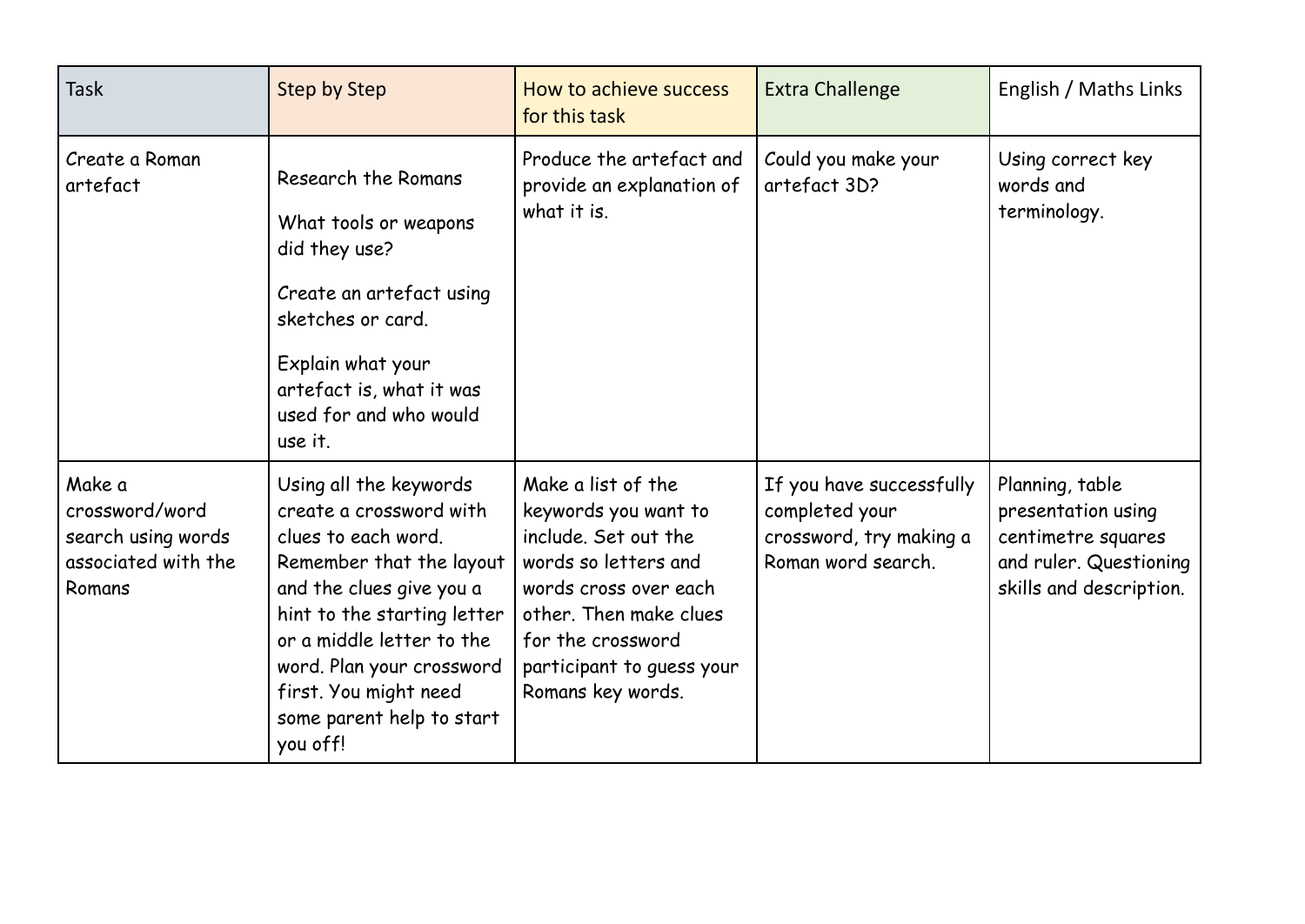| Science Materials -<br>corn starch<br>investigation<br>Solid or Liquid? | Watch this video/visit<br>this website and have a go<br>yourself at home.<br>What do you notice?                        | https://www.youtube.com<br><u>/watch?v=mYTerCbDUzE</u><br>https://www.exploratoriu<br>m.edu/science_explorer/<br>ooze.html                                                                          | Write up your<br>investigation -<br>Is it a solid or a liquid?                                                                  | Report writing                                                                               |
|-------------------------------------------------------------------------|-------------------------------------------------------------------------------------------------------------------------|-----------------------------------------------------------------------------------------------------------------------------------------------------------------------------------------------------|---------------------------------------------------------------------------------------------------------------------------------|----------------------------------------------------------------------------------------------|
| Write a short story                                                     | Your story could be a<br>Roman mystery story.<br>It could be a story about<br>the Roman centurion or a<br>Roman emperor | Can you use ambitious<br>vocabulary?<br>Punctuate your<br>sentences accurately?<br>Use figurative<br>language to add<br>description (similes,<br>metaphors,<br>personification)?<br>Be imaginative! | Write a diary entry for<br>the main character that<br>you have created. How<br>did they feel during the<br>event in your story? | Writing about a<br>time in the past.<br>Using imaginative<br>language to engage a<br>reader. |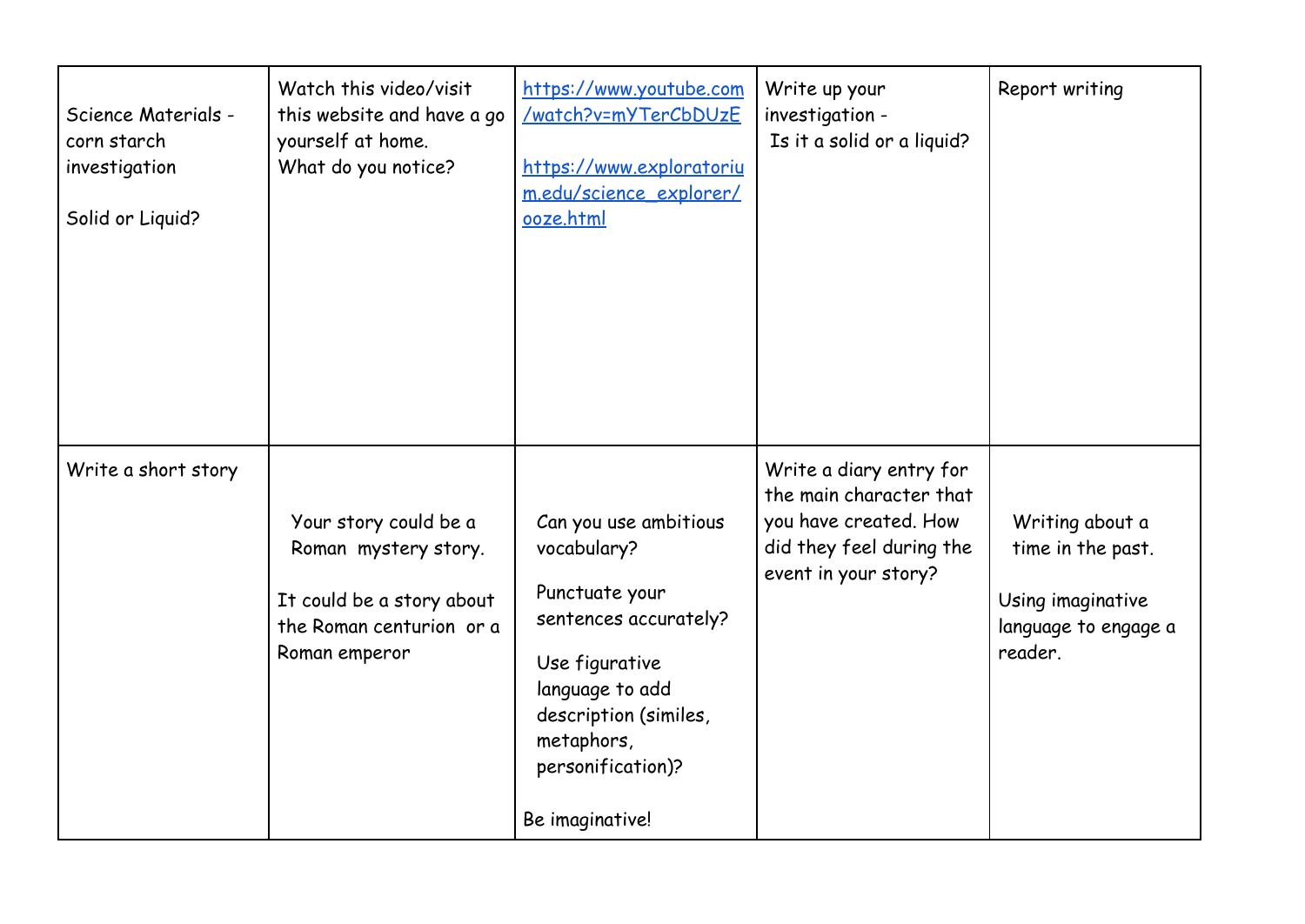| Look at popular children's<br>Create a game that<br>can help your class<br>board games. Look at<br>their design and how the<br>practice their times<br>rules shape the outcome<br>tables.<br>for the players. | A game that uses the<br>maths skills of multiplying<br>up to 12. This could be<br>questions, word problems<br>or even mental maths.<br>The game needs to be<br>able to be played by 2 or<br>more people. | Try your game with a<br>friend or family<br>member, does it work?<br>Are the rules easy to<br>follow or are they<br>complicated - do you<br>need to modify your<br>qame? | Place value and<br>multiplication skills.<br><b>Communication skills</b><br>in English with<br>speaking and listening<br>- developing rules. |
|---------------------------------------------------------------------------------------------------------------------------------------------------------------------------------------------------------------|----------------------------------------------------------------------------------------------------------------------------------------------------------------------------------------------------------|--------------------------------------------------------------------------------------------------------------------------------------------------------------------------|----------------------------------------------------------------------------------------------------------------------------------------------|
|---------------------------------------------------------------------------------------------------------------------------------------------------------------------------------------------------------------|----------------------------------------------------------------------------------------------------------------------------------------------------------------------------------------------------------|--------------------------------------------------------------------------------------------------------------------------------------------------------------------------|----------------------------------------------------------------------------------------------------------------------------------------------|

What will you be learning about this term:

|         | Summer 1                       | Summer 2                         |
|---------|--------------------------------|----------------------------------|
| Science | Materials                      | Light and Dark                   |
| Art     | Roman Soldier Sketching        |                                  |
| DT      |                                | Design and make a Roman catapult |
| PE      | Athletics-throwing and jumping | Rounders                         |